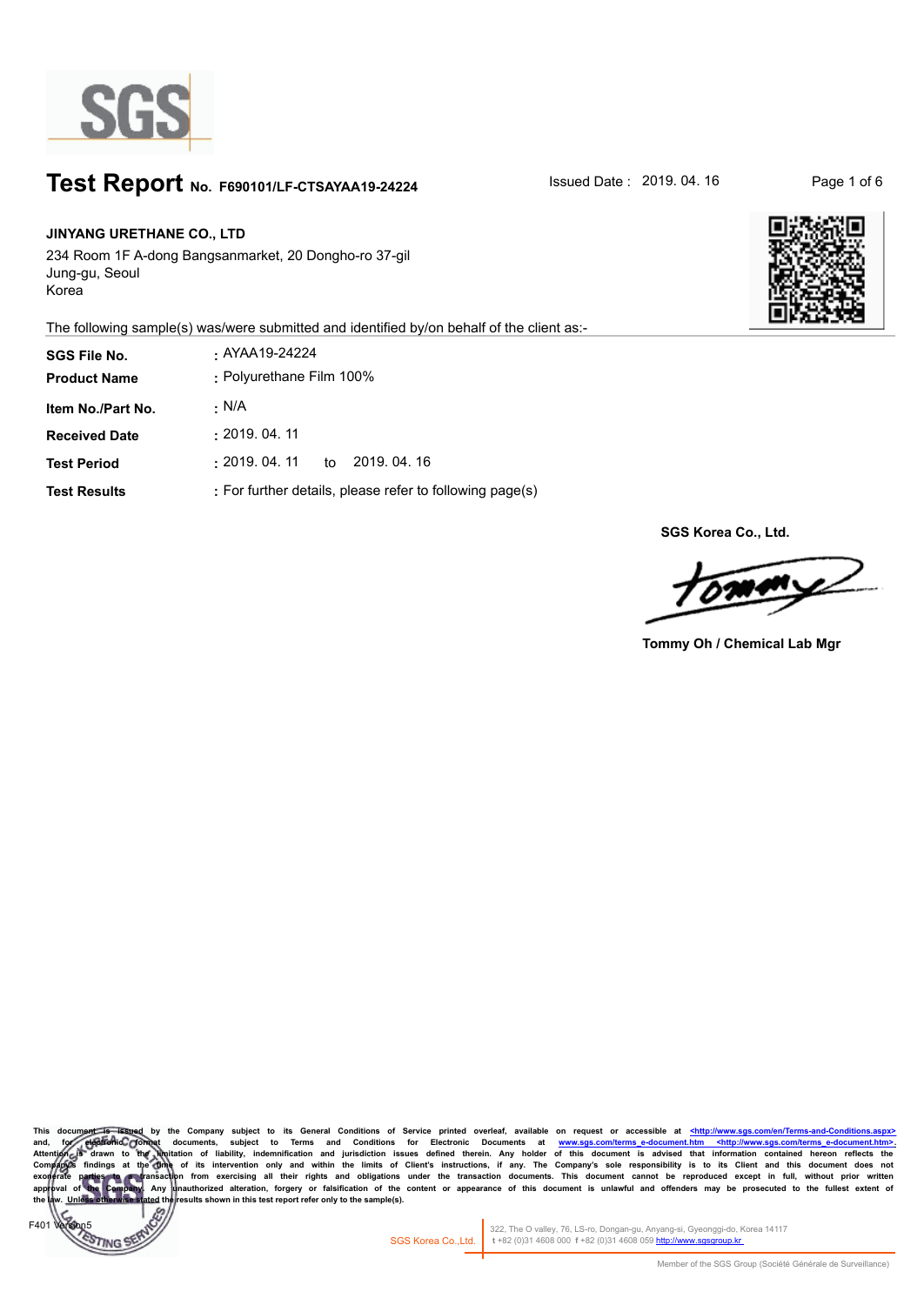

# **Test Report** No. F690101/LF-CTSAYAA19-24224 **Issued Date : 2019. 04. 16** Page 2 of 6

| Sample No.                | : AYAA19-24224.001       |
|---------------------------|--------------------------|
| <b>Sample Description</b> | : Polyurethane Film 100% |
| <b>Item No./Part No.</b>  | ∴ N/A                    |
| Materials                 | • N/A                    |

#### **Heavy Metals**

| <b>Test Items</b>            | Unit  | <b>Test Method</b>                                                                                                                                                                                                              | MDL           | Results |
|------------------------------|-------|---------------------------------------------------------------------------------------------------------------------------------------------------------------------------------------------------------------------------------|---------------|---------|
| Cadmium (Cd)                 | mg/kg | With reference to IEC 62321-5:2013<br>(Determination of Cadmium by ICP-OES)                                                                                                                                                     | 0.5           | N.D.    |
| Lead (Pb)                    | mg/kg | With reference to IEC 62321-5:2013<br>(Determination of Lead by ICP-OES)                                                                                                                                                        | 5             | N.D.    |
| Mercury (Hg)                 | mg/kg | With reference to IEC 62321-4:2013<br>(Determination of Mercury by ICP-OES)                                                                                                                                                     | $\mathcal{P}$ | N.D.    |
| Hexavalent Chromium (Cr VI)* | mg/kg | With reference to IEC 62321-7-2:2017,<br>determination of Hexavalent Chromium by<br>Colorimetric Method using UV-Vis and<br>Microwave system/or with reference to IEC<br>62321-5:2013, determination of Chromium by<br>ICP-OES. | 8             | N.D.    |

### **Flame Retardants-PBBs/PBDEs**

| <b>Test Items</b>       | Unit  | <b>Test Method</b>                                                               | <b>MDL</b> | <b>Results</b> |
|-------------------------|-------|----------------------------------------------------------------------------------|------------|----------------|
| Monobromobiphenyl       | mg/kg | With reference to IEC 62321-6:2015<br>(Determination of PBBs and PBDEs by GC-MS) | 5          | N.D.           |
| Dibromobiphenyl         | mg/kg | With reference to IEC 62321-6:2015<br>(Determination of PBBs and PBDEs by GC-MS) | 5          | N.D.           |
| Tribromobiphenyl        | mg/kg | With reference to IEC 62321-6:2015<br>(Determination of PBBs and PBDEs by GC-MS) | 5          | N.D.           |
| Tetrabromobiphenyl      | mg/kg | With reference to IEC 62321-6:2015<br>(Determination of PBBs and PBDEs by GC-MS) | 5          | N.D.           |
| Pentabromobiphenyl      | mg/kg | With reference to IEC 62321-6:2015<br>(Determination of PBBs and PBDEs by GC-MS) | 5          | N.D.           |
| Hexabromobiphenyl       | mg/kg | With reference to IEC 62321-6:2015<br>(Determination of PBBs and PBDEs by GC-MS) | 5          | N.D.           |
| Heptabromobiphenyl      | mg/kg | With reference to IEC 62321-6:2015<br>(Determination of PBBs and PBDEs by GC-MS) | 5          | N.D.           |
| Octabromobiphenyl       | mg/kg | With reference to IEC 62321-6:2015<br>(Determination of PBBs and PBDEs by GC-MS) | 5          | N.D.           |
| Nonabromobiphenyl       | mg/kg | With reference to IEC 62321-6:2015<br>(Determination of PBBs and PBDEs by GC-MS) | 5          | N.D.           |
| Decabromobiphenyl       | mg/kg | With reference to IEC 62321-6:2015<br>(Determination of PBBs and PBDEs by GC-MS) | 5          | N.D.           |
| Monobromodiphenyl ether | mg/kg | With reference to IEC 62321-6:2015<br>(Determination of PBBs and PBDEs by GC-MS) | 5          | N.D.           |
| Dibromodiphenyl ether   | mg/kg | With reference to IEC 62321-6:2015<br>(Determination of PBBs and PBDEs by GC-MS) | 5          | N.D.           |

**This document is issued by the Company subject to its General Conditions of Service printed overleaf, available on request or accessible at <http://www.sgs.com/en/Terms-and-Conditions.aspx>** and, for electronic format documents, subject to Terms and Conditions for Electronic Documents at <u>www.sgs.com/terms-e-document.htm <http://www.sgs.com/terms-e-document.htm>.</u><br>Attention is drawn to the limitation of liabil Company's findings at the time of its intervention only and within the limits of Client's instructions, if any. The Company's sole responsibility is to its Client and this document does not<br>exonerate parties to a transacti **the law. Unless otherwise stated the results shown in this test report refer only to the sample(s).**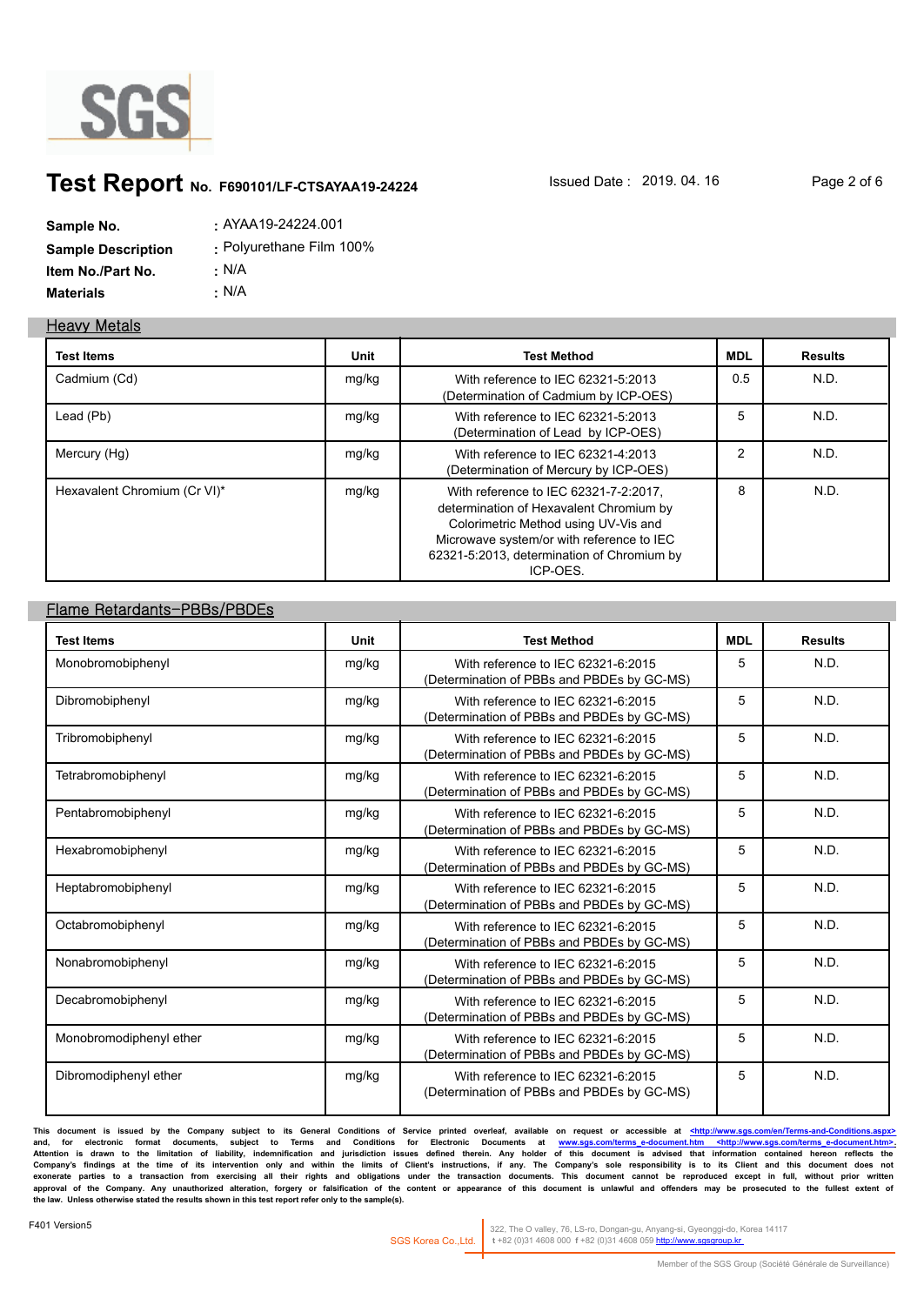

## **Test Report** No. F690101/LF-CTSAYAA19-24224 **No. 15 Issued Date : 2019. 04. 16** Page 3 of 6

| Sample No.                | . AYAA19-24224.001       |
|---------------------------|--------------------------|
| <b>Sample Description</b> | : Polyurethane Film 100% |
| Item No./Part No.         | • N/A                    |
| Materials                 | $\cdot$ N/A              |

#### **Flame Retardants-PBBs/PBDEs**

| <b>Test Items</b>        | Unit  | <b>Test Method</b>                                                               | MDL | <b>Results</b> |
|--------------------------|-------|----------------------------------------------------------------------------------|-----|----------------|
| Tribromodiphenyl ether   | mg/kg | With reference to IEC 62321-6:2015<br>(Determination of PBBs and PBDEs by GC-MS) | 5   | N.D.           |
| Tetrabromodiphenyl ether | mg/kg | With reference to IEC 62321-6:2015<br>(Determination of PBBs and PBDEs by GC-MS) | 5   | N.D.           |
| Pentabromodiphenyl ether | mg/kg | With reference to IEC 62321-6:2015<br>(Determination of PBBs and PBDEs by GC-MS) | 5   | N.D.           |
| Hexabromodiphenyl ether  | mg/kg | With reference to IEC 62321-6:2015<br>(Determination of PBBs and PBDEs by GC-MS) | 5   | N.D.           |
| Heptabromodiphenyl ether | mg/kg | With reference to IEC 62321-6:2015<br>(Determination of PBBs and PBDEs by GC-MS) | 5   | N.D.           |
| Octabromodiphenyl ether  | mg/kg | With reference to IEC 62321-6:2015<br>(Determination of PBBs and PBDEs by GC-MS) | 5   | N.D.           |
| Nonabromodiphenyl ether  | mg/kg | With reference to IEC 62321-6:2015<br>(Determination of PBBs and PBDEs by GC-MS) | 5   | N.D.           |
| Decabromodiphenyl ether  | mg/kg | With reference to IEC 62321-6:2015<br>(Determination of PBBs and PBDEs by GC-MS) | 5   | N.D.           |

#### **Phthalates**

| <b>Test Items</b>                  | Unit  | <b>Test Method</b>                          | <b>MDL</b> | <b>Results</b> |
|------------------------------------|-------|---------------------------------------------|------------|----------------|
| Di-(2-ethylhexyl) phthalate (DEHP) | mg/kg | With reference to IEC 62321-8 ; 2017, GC/MS | 50         | N.D.           |
| Di-butyl phthalate (DBP)           | mg/kg | With reference to IEC 62321-8 ; 2017, GC/MS | 50         | N.D.           |
| Benzyl butyl phthalate (BBP)       | mg/kg | With reference to IEC 62321-8 ; 2017, GC/MS | 50         | N.D.           |
| Di-isobutyl phthalate (DIBP)       | mg/kg | With reference to IEC 62321-8 ; 2017, GC/MS | 50         | N.D.           |

(1) N.D. = Not detected.(<MDL) NOTE:

 $(2)$  mg/kg = ppm

(3) MDL = Method Detection Limit

 $(4) - 5$  No regulation

(5) Negative = Undetectable / Positive = Detectable

(6) \*\* = Qualitative analysis (No Unit)

 $(7)$  \* = a. The result of Hexavalent Chromium (Cr(VI)) is "ND" as the result of Chromium (Cr) is "ND", and confirmation test of Hexavalent Chromium (Cr(VI)) is not required.

 b. If the Chromium (Cr) content is greater than the MDL of Hexavalent Chromium (Cr(VI)), confirmation test of Hexavalent Chromium (Cr(VI)) is required.

**This document is issued by the Company subject to its General Conditions of Service printed overleaf, available on request or accessible at <http://www.sgs.com/en/Terms-and-Conditions.aspx>** and, for electronic format documents, subject to Terms and Conditions for Electronic Documents at <u>www.sgs.com/terms-e-document.htm <http://www.sgs.com/terms-e-document.htm>.</u><br>Attention is drawn to the limitation of liabil Company's findings at the time of its intervention only and within the limits of Client's instructions, if any. The Company's sole responsibility is to its Client and this document does not<br>exonerate parties to a transacti **the law. Unless otherwise stated the results shown in this test report refer only to the sample(s).**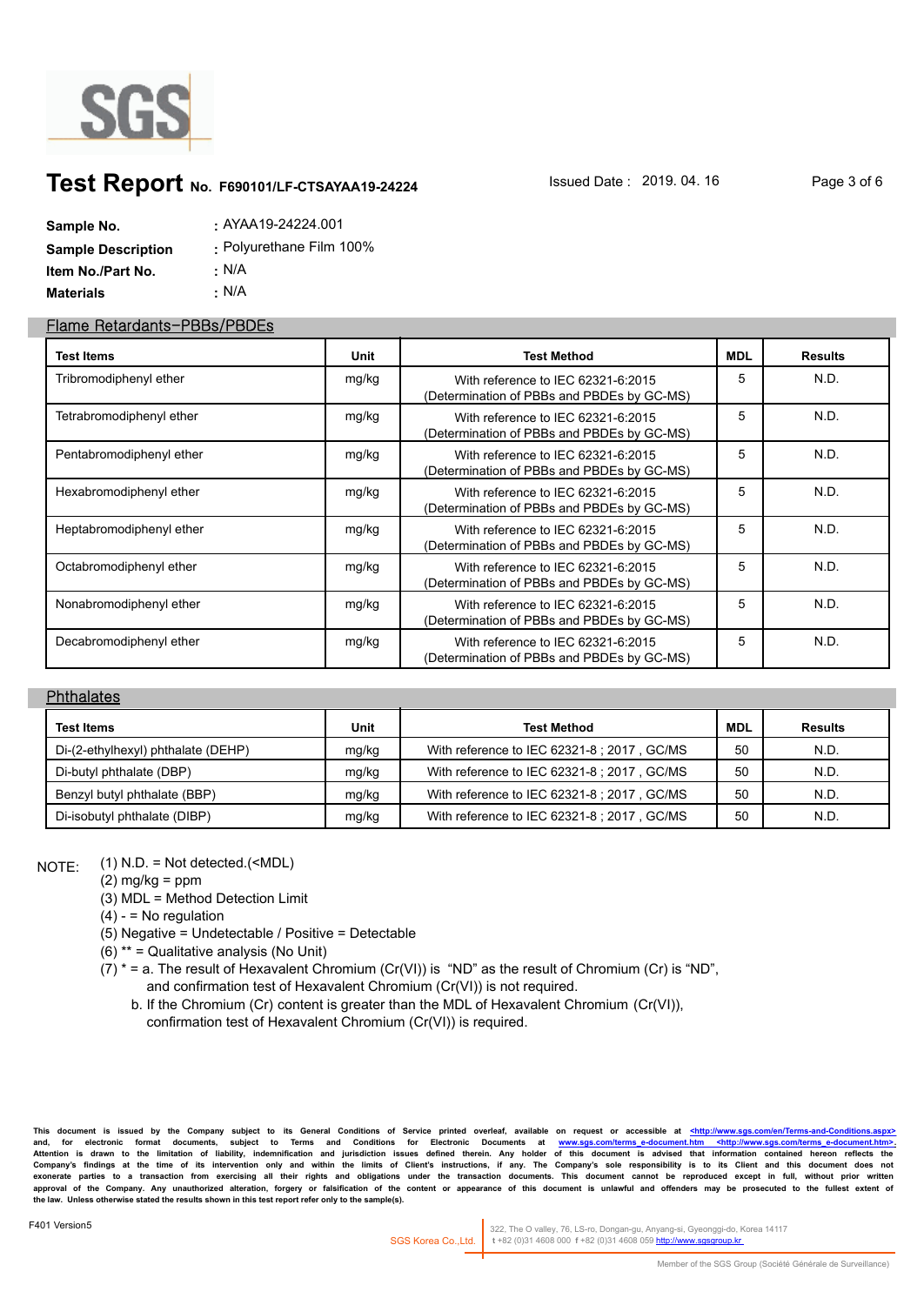

## **Test Report** No. F690101/LF-CTSAYAA19-24224 **Issued Date : 2019. 04. 16** Page 4 of 6



**This document is issued by the Company subject to its General Conditions of Service printed overleaf, available on request or accessible at <http://www.sgs.com/en/Terms-and-Conditions.aspx>** and, for electronic format documents, subject to Terms and Conditions for Electronic Documents at <u>www.sgs.com/terms-e-document.htm <http://www.sgs.com/terms-e-document.htm>.</u><br>Attention is drawn to the limitation of liabil Company's findings at the time of its intervention only and within the limits of Client's instructions, if any. The Company's sole responsibility is to its Client and this document does not<br>exonerate parties to a transacti **the law. Unless otherwise stated the results shown in this test report refer only to the sample(s).**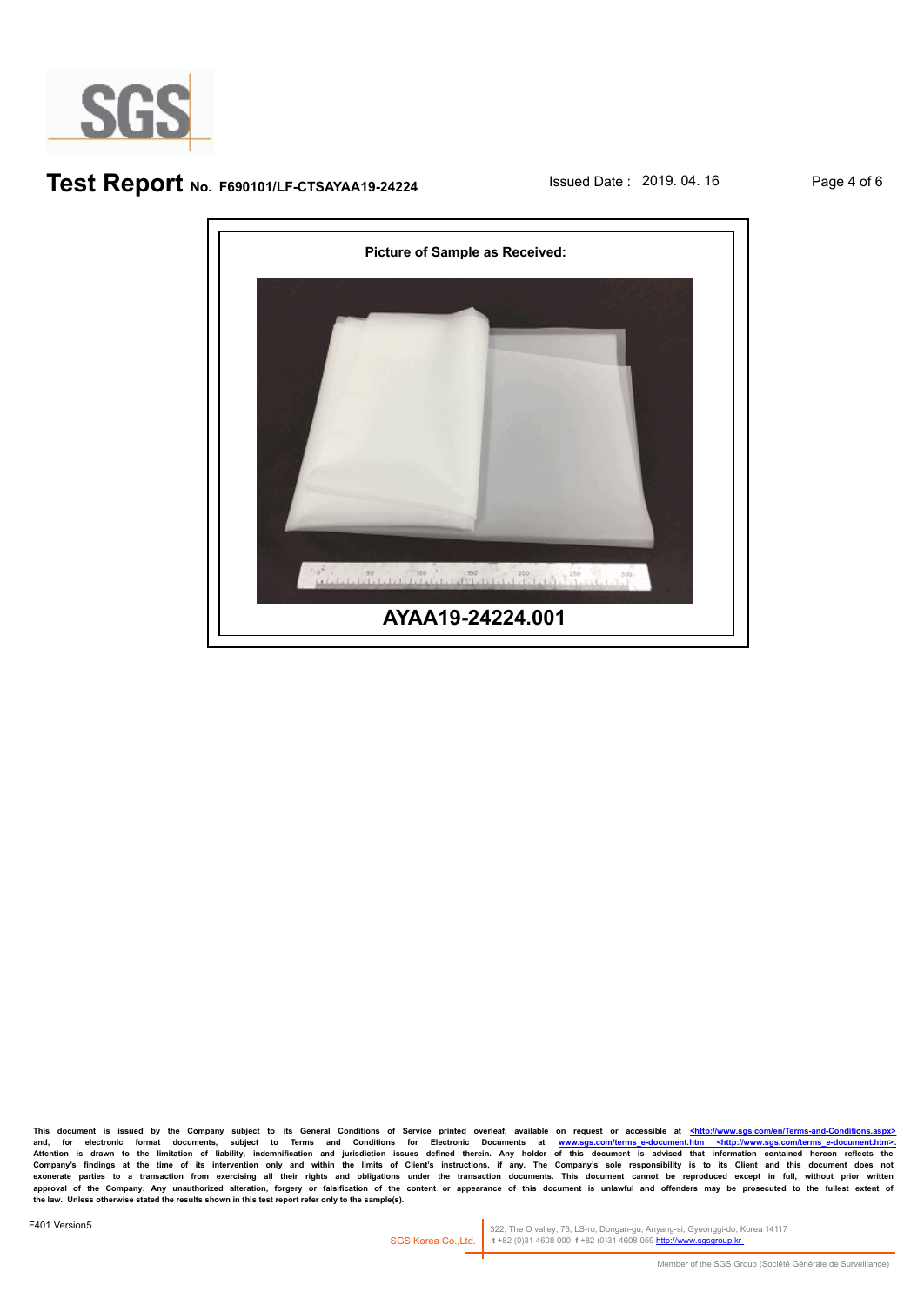

## **Test Report** No. F690101/LF-CTSAYAA19-24224 **No. 15 Issued Date : 2019. 04. 16** Page 5 of 6

# **Testing Flow Chart for RoHS:Cd/Pb/Hg/Cr6+ /PBBs&PBDEs Testing**



**The samples were dissolved totally at the acid digestion step of the above flow chart for Cd,Pb,Hg Section Chief : Minkyu Park**

This document is issued by the Company subject to its General Conditions of Service printed overleaf, available on request or accessible at <http://www.sgs.com/en/Terms-and-Con and, for electronic format documents, subject to Terms and Conditions for Electronic Documents at <u>www.sgs.com/terms e-document.htm <http://www.sgs.com/terms e-document.htm .<br>Attention is drawn to the limitation of liabili</u> approval of the Company. Any unauthorized alteration, forgery or falsification of the content or appearance of this document is unlawful and offenders may be prosecuted to the fullest extent of **the law. Unless otherwise stated the results shown in this test report refer only to the sample(s).**